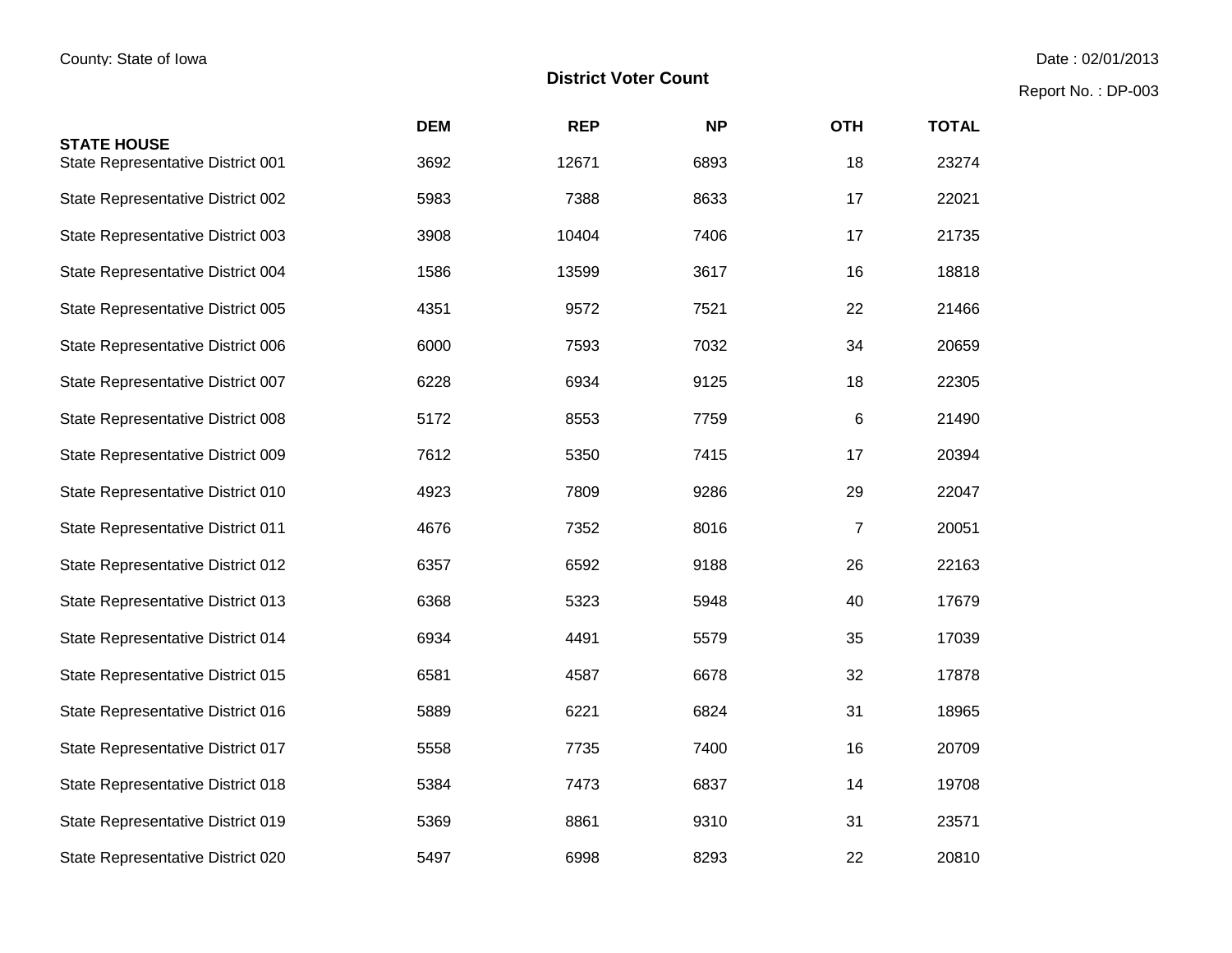| State Representative District 021 | <b>DEM</b><br>4418 | <b>REP</b><br>9019 | <b>NP</b><br>7957 | <b>OTH</b><br>16 | <b>TOTAL</b><br>21410 |
|-----------------------------------|--------------------|--------------------|-------------------|------------------|-----------------------|
| State Representative District 022 | 5149               | 10827              | 6887              | 15               | 22878                 |
| State Representative District 023 | 4386               | 10262              | 7249              | 17               | 21914                 |
| State Representative District 024 | 3933               | 9257               | 6892              | 18               | 20100                 |
| State Representative District 025 | 6386               | 8038               | 8095              | 27               | 22546                 |
| State Representative District 026 | 7071               | 7038               | 7473              | 27               | 21609                 |
| State Representative District 027 | 5899               | 6699               | 7538              | 22               | 20158                 |
| State Representative District 028 | 6154               | 7436               | 7786              | 16               | 21392                 |
| State Representative District 029 | 8651               | 6032               | 7542              | 16               | 22241                 |
| State Representative District 030 | 6867               | 7239               | 6760              | 30               | 20896                 |
| State Representative District 031 | 7929               | 4616               | 5628              | 28               | 18201                 |
| State Representative District 032 | 8350               | 2807               | 4888              | 47               | 16092                 |
| State Representative District 033 | 8207               | 3365               | 5270              | 47               | 16889                 |
| State Representative District 034 | 8928               | 3892               | 5907              | 66               | 18793                 |
| State Representative District 035 | 8009               | 2273               | 4565              | 39               | 14886                 |
| State Representative District 036 | 9776               | 5365               | 6137              | 61               | 21339                 |
| State Representative District 037 | 5888               | 9150               | 7231              | 47               | 22316                 |
| State Representative District 038 | 6603               | 6884               | 6518              | 36               | 20041                 |
| State Representative District 039 | 5961               | 8963               | 7224              | 45               | 22193                 |
| State Representative District 040 | 6831               | 7932               | 6219              | 24               | 21006                 |
| State Representative District 041 | 10619              | 5293               | 5699              | 67               | 21678                 |
| State Representative District 042 | 6965               | 7778               | 6651              | 53               | 21447                 |
| State Representative District 043 | 7245               | 8184               | 5952              | 30               | 21411                 |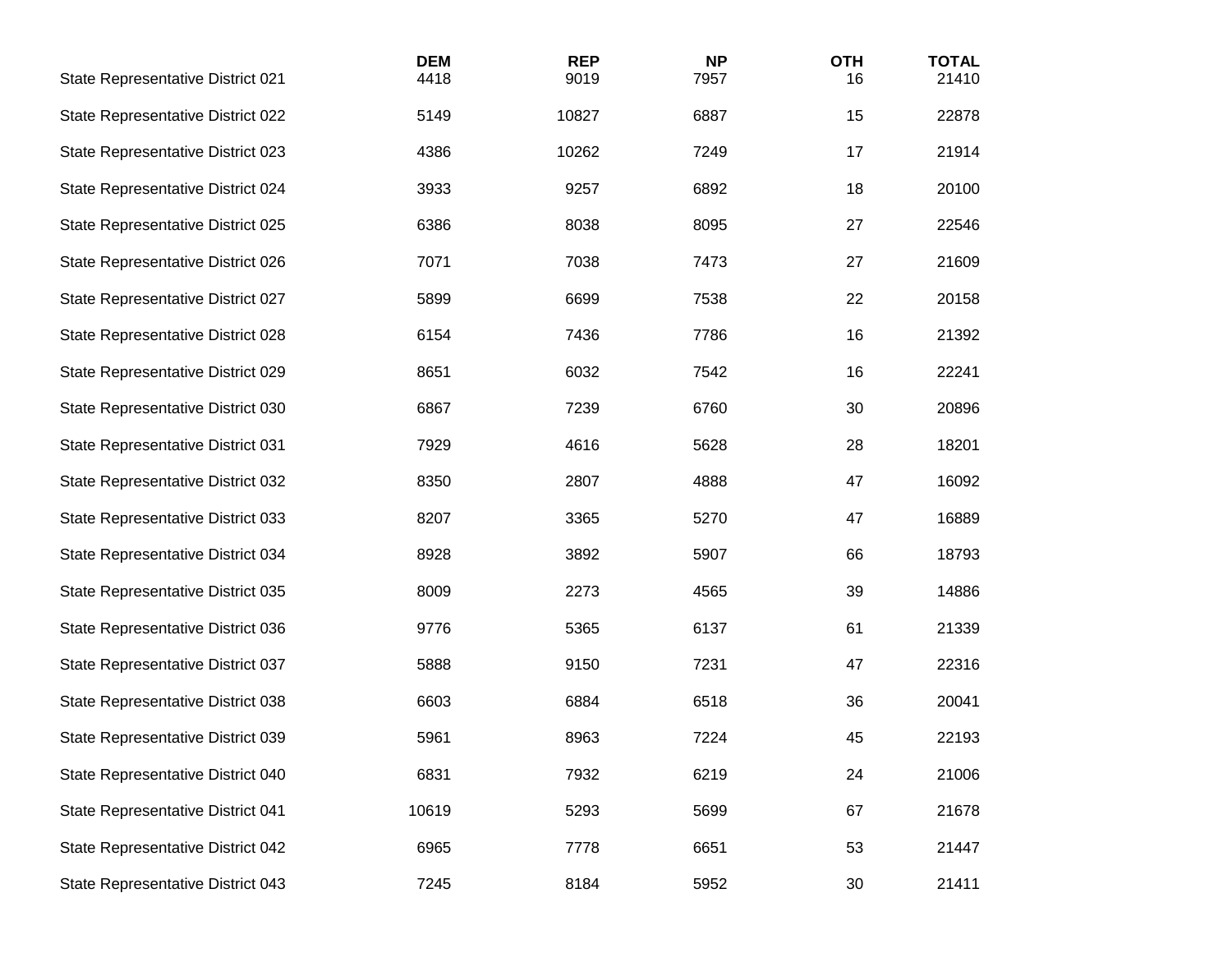|                                   | <b>DEM</b> | <b>REP</b> | <b>NP</b> | <b>OTH</b> | <b>TOTAL</b> |
|-----------------------------------|------------|------------|-----------|------------|--------------|
| State Representative District 044 | 5277       | 8869       | 9757      | 25         | 23928        |
| State Representative District 045 | 7437       | 5467       | 8888      | 112        | 21904        |
| State Representative District 046 | 7194       | 5668       | 8767      | 147        | 21776        |
| State Representative District 047 | 6633       | 6750       | 8262      | 27         | 21672        |
| State Representative District 048 | 6189       | 7243       | 8278      | 21         | 21731        |
| State Representative District 049 | 5063       | 7393       | 8381      | 31         | 20868        |
| State Representative District 050 | 4374       | 9364       | 7696      | 24         | 21458        |
| State Representative District 051 | 5872       | 6555       | 8429      | 13         | 20869        |
| State Representative District 052 | 6739       | 5392       | 9343      | 16         | 21490        |
| State Representative District 053 | 7648       | 4845       | 9141      | 14         | 21648        |
| State Representative District 054 | 4528       | 8761       | 8155      | 17         | 21461        |
| State Representative District 055 | 6222       | 7081       | 7938      | 39         | 21280        |
| State Representative District 056 | 5401       | 7340       | 7951      | 11         | 20703        |
| State Representative District 057 | 7671       | 5982       | 8548      | 20         | 22221        |
| State Representative District 058 | 8191       | 4835       | 9362      | 21         | 22409        |
| State Representative District 059 | 6286       | 5748       | 8901      | 100        | 21035        |
| State Representative District 060 | 6477       | 7397       | 8668      | 30         | 22572        |
| State Representative District 061 | 7605       | 4248       | 7694      | 18         | 19565        |
| State Representative District 062 | 9660       | 2586       | 7187      | 28         | 19461        |
| State Representative District 063 | 5368       | 6760       | 9884      | 25         | 22037        |
| State Representative District 064 | 6059       | 4767       | 8756      | 15         | 19597        |
| State Representative District 065 | 9598       | 4946       | 7270      | 52         | 21866        |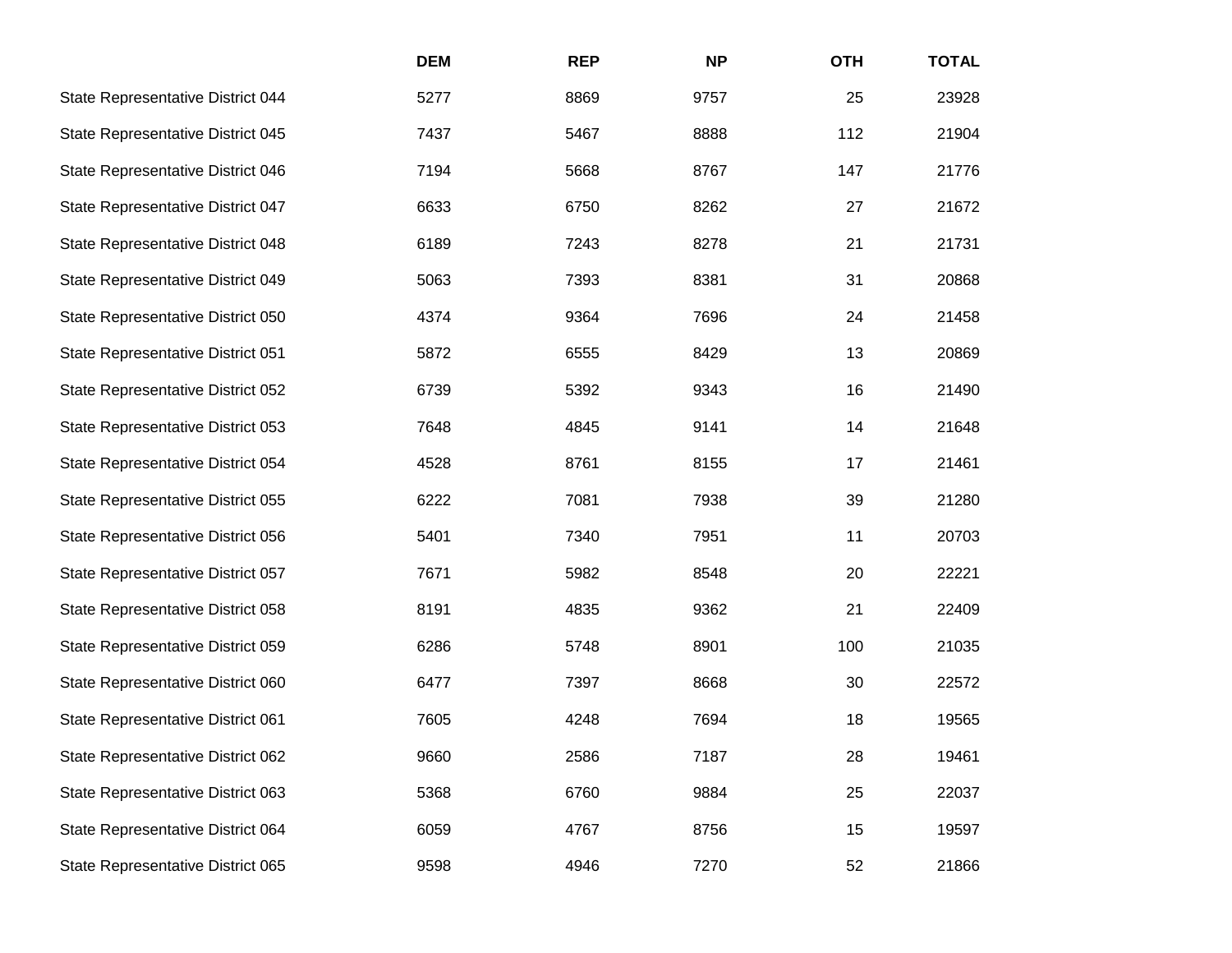| State Representative District 066 | <b>DEM</b><br>7733 | <b>REP</b><br>6469 | <b>NP</b><br>7935 | <b>OTH</b><br>51 | <b>TOTAL</b><br>22188 |
|-----------------------------------|--------------------|--------------------|-------------------|------------------|-----------------------|
| State Representative District 067 | 6188               | 7404               | 8463              | 35               | 22090                 |
| State Representative District 068 | 7002               | 6481               | 8706              | 47               | 22236                 |
| State Representative District 069 | 8380               | 4101               | 8358              | 55               | 20894                 |
| State Representative District 070 | 8752               | 5158               | 8086              | 37               | 22033                 |
| State Representative District 071 | 6364               | 5721               | 7286              | 11               | 19382                 |
| State Representative District 072 | 6093               | 6767               | 8747              | 17               | 21624                 |
| State Representative District 073 | 6879               | 6035               | 8248              | 36               | 21198                 |
| State Representative District 074 | 9746               | 4702               | 7332              | 60               | 21840                 |
| State Representative District 075 | 5738               | 6147               | 9411              | 20               | 21316                 |
| State Representative District 076 | 7073               | 6780               | 9315              | 34               | 23202                 |
| State Representative District 077 | 8003               | 5670               | 8729              | 27               | 22429                 |
| State Representative District 078 | 5415               | 7719               | 7374              | 25               | 20533                 |
| State Representative District 079 | 4469               | 9802               | 7479              | 24               | 21774                 |
| State Representative District 080 | 6706               | 6900               | 7376              | 17               | 20999                 |
| State Representative District 081 | 8650               | 4604               | 6325              | 17               | 19596                 |
| State Representative District 082 | 6730               | 7094               | 7111              | 70               | 21005                 |
| State Representative District 083 | 9107               | 3638               | 7233              | 31               | 20009                 |
| State Representative District 084 | 5001               | 7623               | 7863              | 19               | 20506                 |
| State Representative District 085 | 13154              | 5163               | 11088             | 203              | 29608                 |
| State Representative District 086 | 11769              | 4361               | 10069             | 132              | 26331                 |
| State Representative District 087 | 9784               | 4343               | 7074              | 25               | 21226                 |
| State Representative District 088 | 6427               | 6408               | 7521              | 11               | 20367                 |